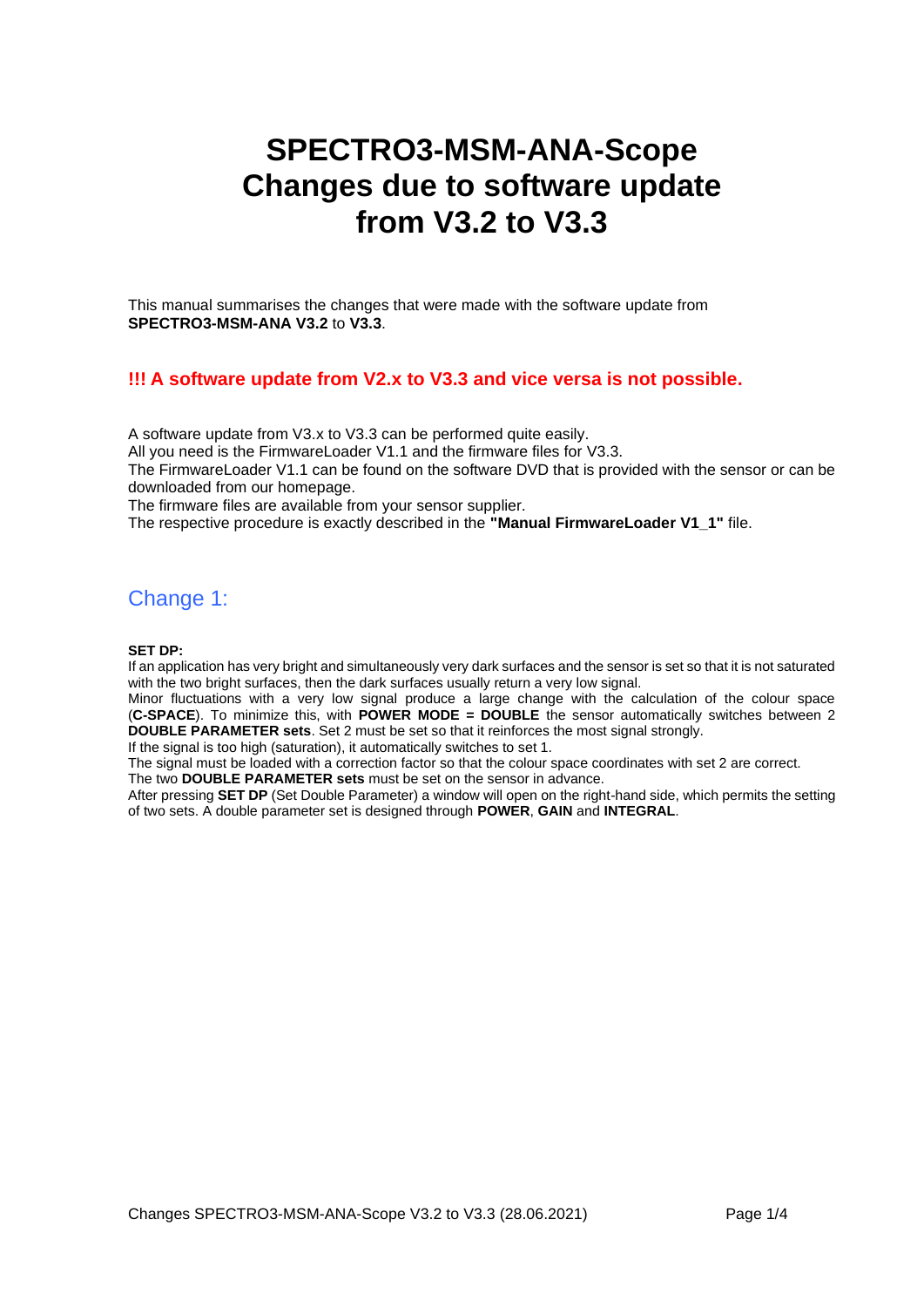| <b>REC</b><br><b>CALIB</b><br><b>GFN</b><br><b>SCOPE</b><br>PARA1<br><b>CONNECT</b><br><b>TFACH</b> | <b>ASSIGN 1</b><br><b>START ASSISTANT</b><br>ASSIGN <sub>2</sub><br><b>ASSIGN 3</b>                                     | <b>CLOSE</b> |
|-----------------------------------------------------------------------------------------------------|-------------------------------------------------------------------------------------------------------------------------|--------------|
|                                                                                                     | <b>XYZ VALUES</b><br>DOUBLE PARAMETER (DP)                                                                              | <b>RAW X</b> |
| $L^*$ a* $b^*$<br><b>CALIB</b><br>OFF<br><b>C SPACE</b><br>▼                                        | <b>POW</b><br>Y.<br><b>GAIN</b><br>INT <sub>1</sub><br>$\mathbf{x}$<br>z                                                | 1943         |
|                                                                                                     | $\mathbf{1}$<br>$\overline{7}$<br><b>BRIGHT DP1</b><br>2809<br>3010<br>681<br>2579<br>1                                 | <b>RAWY</b>  |
| <b>SET DP</b><br><b>DOUBLE</b><br>POWER MODE                                                        | $\overline{2}$<br>$\mathbf{R}$<br>869<br>$\Delta$<br>DARK DP1<br>206<br>191<br>244                                      | 2060         |
|                                                                                                     | DARK DP2<br>1943<br>2060<br>2500<br><b>CORRECTION VALUES</b>                                                            | <b>RAWZ</b>  |
| 869<br>POWER (pm)<br>րուսը ուսը ուսը ուսը ուսը մա                                                   | <b>X</b><br>Y<br>Z.<br><b>DOUBLE PARAMETER SET</b>                                                                      | 2500         |
| 200<br>400<br>600<br>800<br>$\Omega$<br>1000                                                        | 10.00<br>10.17<br>10.24                                                                                                 |              |
| <b>INTEGRAL 1</b><br><b>GAIN</b><br>AMP <sub>8</sub><br>$\overline{2}$                              | ? DOUBLE PARAMETER                                                                                                      |              |
| <b>LED MODE</b><br><b>AC</b><br><b>AVERAGE</b>                                                      | Push START ASSISTANT to adjust automatically proper DOUBLE PARAMETERS.                                                  |              |
|                                                                                                     | Follow these steps for manual setup:                                                                                    |              |
| $\overline{\mathbf{v}}$<br><b>ANALOG OUTMODE</b><br><b>COLOR SPACE</b>                              | Place the sensor to the brightest target.<br>POWER MODE must be SINGLE.                                                 |              |
| ▼<br>U(010V)<br><b>ANA OUT SIGNAL</b>                                                               | Push GO and adjust a proper POWER, GAIN and INTEGRAL value so that the highest value of X Y Z is<br>approximately 3000. |              |
| $\overline{\mathbf{v}}$<br><b>ZOOM</b><br>$\times$ 1                                                | Push ASSIGN 1 to assign the DOUBLE PARAMETER and X Y Z values of the bright target to the tables.                       |              |
| <b>CONT</b><br><b>ANA OUT</b>                                                                       | Now place a darker (not the darkest) target to the sensor.                                                              |              |
|                                                                                                     | Push ASSIGN 2 to assign the X Y Z values of the darker target to the table.                                             |              |
| <b>DIRECT HI</b><br>DIGITAL OUTMODE<br>$\overline{\phantom{a}}$                                     | After that adjust a proper POWER, GAIN and INTEGRAL value so that the highest value of XYZ is<br>approximately 3000.    |              |
|                                                                                                     | Push ASSIGN 3 to assign the DOUBLE PARAMETER and X Y Z values of the darker target to the tables.                       |              |
|                                                                                                     | Now select POWER MODE=DOUBLE and push SEND to send the parameters and correction values to the<br>sensor.               |              |
| $F$ <sub>RAM</sub><br><b>SEND</b><br>GO                                                             |                                                                                                                         |              |
| $\sqsubset$ FF.                                                                                     |                                                                                                                         |              |
| <b>GET</b><br><b>STOP</b><br>$\Gamma$ FILE                                                          |                                                                                                                         |              |

#### **Automatic setting of the DOUBLE parameter sets:**

Pressing **START ASSISTANT** starts menu navigation for the automatic setting of the double parameter sets. Simply follow the instructions.

### **Manual setting of the DOUBLE parameter sets:**

Set **CALIB=OFF** and **POWER MODE=SINGLE** on.

Place the brightest surface in front of the sensor and select a fitting **POWER, GAIN** and **INTEGRAL** value in such a way that the brightest channel is at c. 3000 digits.

Now press **ASSIGN 1** to accept the double parameter in the **DP** table in line 1.

The X Y Z values are also entered in the **XYZ VALUES** table.

Now place the dark surface in front of the sensor.

The dark surface should be constituted so that the weakest channel has a signal greater than 100 digits. After pressing **ASSIGN 2,** the X Y Z values are accepted in line DARK DP1 of the **XYZ VALUES** table.

Now **POWER, GAIN** and **INTEGRAL** must be set in such a fashion that the strongest value lies at c. 3000.

Press **ASSIGN 3** to accept the Double Parameter in the **DP** table in line 2 and to accept the X Y Z values in the **XYZ VALUES** table.

The correction value is calculated automatically and entered in the **CORRECTION VALUES** table.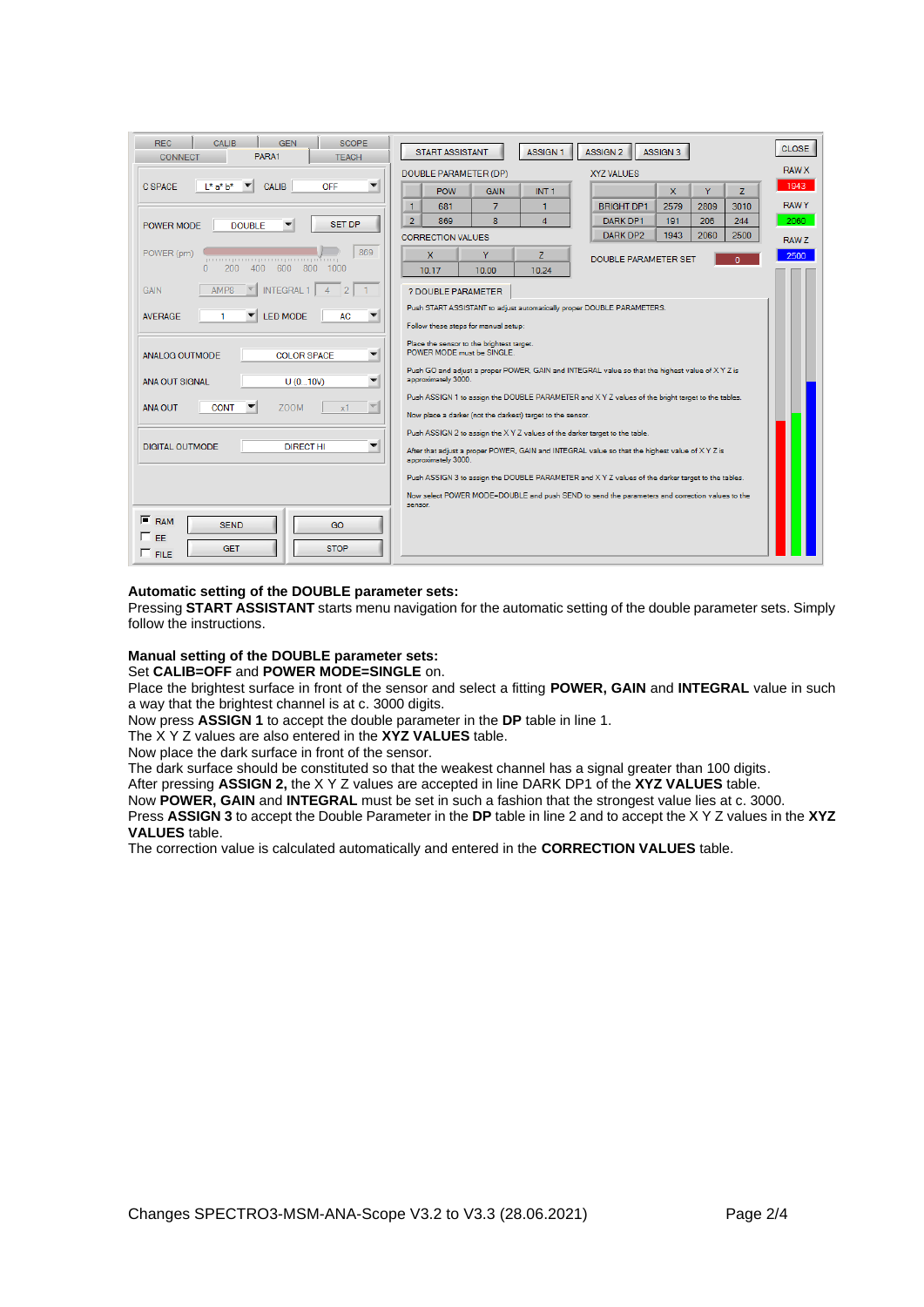#### **INFO!**

The double parameter sets are first activated after pressing **SEND**!

The tables are for display purposes only. They cannot be edited.

The **DOUBLE PARAMETER SET** and **DP SET** displays show which DOUBLE PARAMETER set the sensor currently uses.

When the display shows 0, the sensor in **POWER MODE = SINGLE** operates with the settings in the **PARA1** tab.



To understand with which **X, Y** and **Z** values the sensor works in parameter set 2, you can display this raw data in the display **XYZ** using the **DP RAW DATA** check box.

As mentioned above, the color space coordinates are calculated using the raw data **X, Y** and **Z** received with parameter set 2.

At the end of the calculation, they are divided using the correction factor.

This method avoids rounding errors in the calculation and thus maintains accuracy.